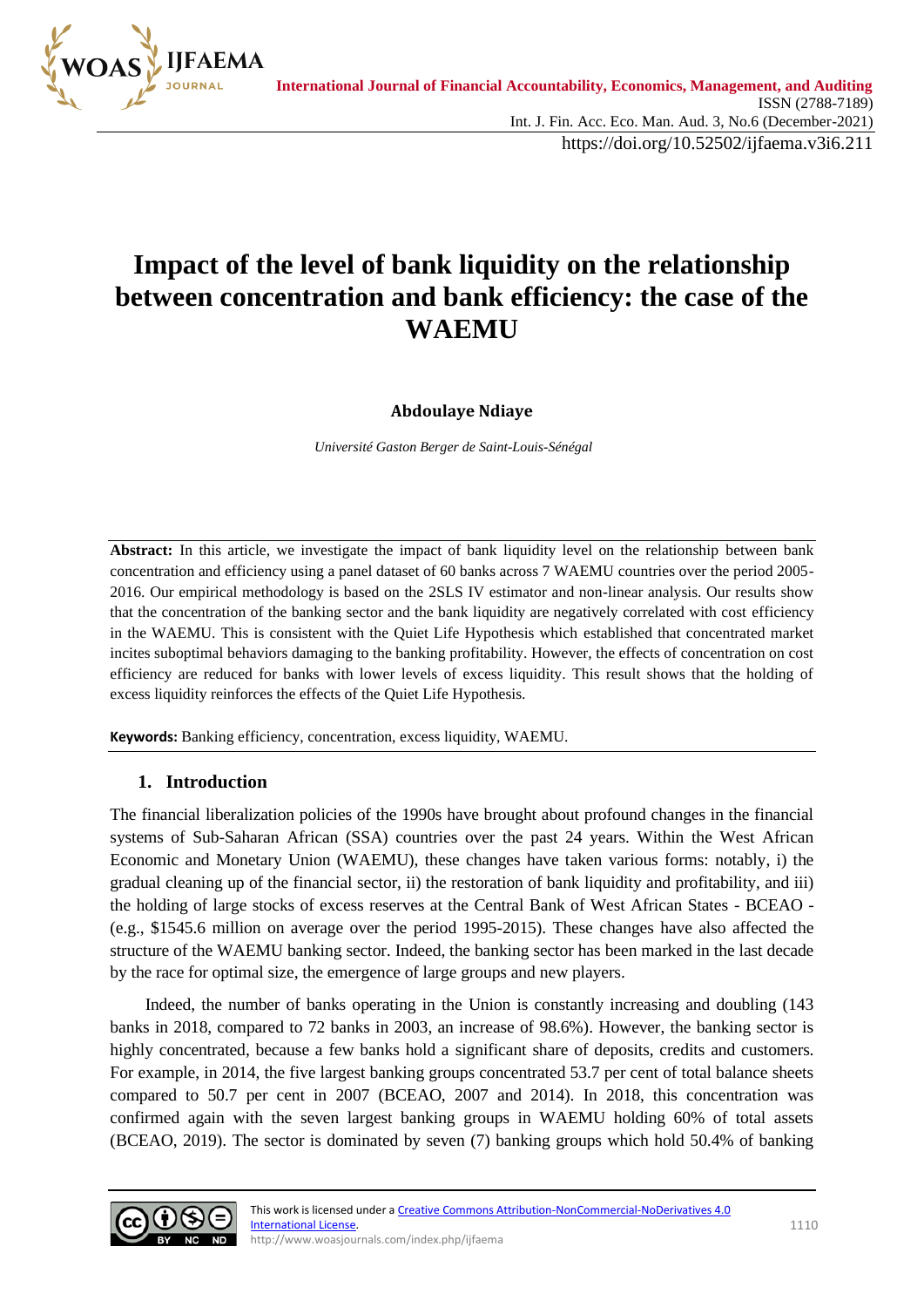assets, 34.9% of the branch network, 41.4% of ATMs, 54.0% of bank accounts and employ 47.9% of staff (BCEAO, 2019). The level of concentration, size, and banking group dimension illustrates the oligopolistic nature of WAEMU's banking system.

 The link between liquidity level, bank concentration and efficiency in the WAEMU has remained, at best, at the stage of theoretical argument (Nubukpo, 2007b and Joseph, 2002). At present, empirical investigations have focused on the limit on the link between bank concentration and bank performance (see, Ndiaye, 2018, Ouédraogo, 2012; Léon, 2012) but not in the sense that this link could be affected by the level of bank liquidity. The objective of this paper is to assess the impact of the level of bank liquidity on the relationship between bank concentration and efficiency in the WAEMU. Within an analytical framework based on the Structure-Behavior-Performance (SBP) theory (Bain, 1956) which defines a causality from market structure to efficiency, we test the Quiet Life Hypothesis (QLH) by taking into account the effect of the level of liquidity. This theory, which states that a weakly competitive banking sector encourages sub-optimal behaviour that is detrimental to bank profitability, has been the subject of much controversy in the economics literature. For example, QLH is confirmed by (Turk Ariss, 2010), (Delis and Tsionas, 2009) and (Boyd and De Nicolo, 2005), while (Presbitero and Zazzaro, 2011), (Degryse and Ongena, 2007) and (Dell'Ariccia and Marquez, 2004), reject it.

 In the context of SSA economies, no study, to our knowledge, has attempted to analyze the link between market structure and efficiency to the level of bank liquidity following the QLH paradigm. Recently, (Eggoh and al., 2021) confirms the QLH in the UEMOA without taking into account the level of excess liquidity. The study we propose here intends to extend that of (Eggoh and al., 2021) by empirically testing the QLH to the level of bank liquidity in a monetary union. To achieve this objective, we adopt a "two-step" approach consisting in measuring first, the type of market structure of the banking sectors of the WAEMU countries and the cost efficiency levels of banks. We then conduct a regression analysis. To assess the market structure of banks, we use a structural indicator (the Herfindahl-Hirschman concentration index) and a non-structural indicator (the Lerner index). The measurement of cost efficiency scores is done by combining the Data Envelopment Analysis (DEA) and the Stochastic Frontier Analysis (SFA). To test the QLH and the impact of the level of bank liquidity on the relationship between market concentration and efficiency, we first perform a panel regression using the instrumental variables method (2SLS IV), followed by a non-linear regression analysis.

 The second part of the article is devoted to the review of the literature. The third part presents the methodology and data. The fourth part presents and analyses the results.

#### **2. Literature review**

At the theoretical level, two approaches attempt to explain the effects of market structure on efficiency: the SCP approach and the QLH theory. The SCP model, originally developed by (Bain, 1956), predicts firm behaviour determined by the structure of the industry, the key factors of which are the number, size and concentration of suppliers (Dietsch, 1992). According to this model, concentration reflects a situation of non-competition (or very weak competition) which induces the same behaviours and results expected from monopoly or oligopoly markets. In a situation of limited competition (high concentration), some firms can extract monopoly rents while maintaining socially suboptimal levels of production and pricing, but compatible with maximum levels of profitability.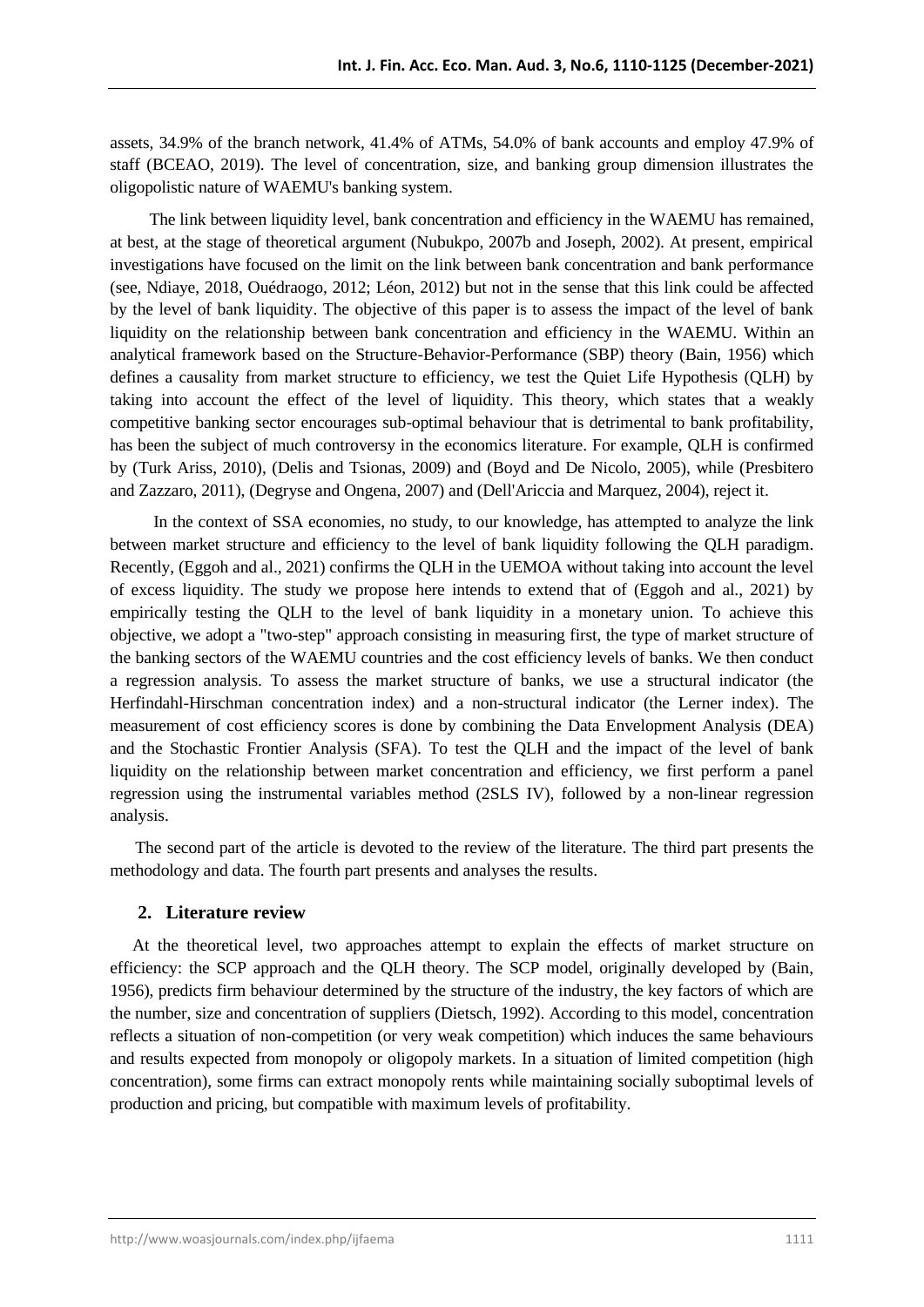The QLH theory, developed by (Hicks, 1935), assumes that managers will not be-have in a profitmaximizing way in a situation of limited competition. Without competitive pressure, managers have an incentive to reduce their efforts (Selten, 1986) and/or divert some resources to other objectives (Hermalin, 1992). Thus, according to the QLH, a concentrated market gives firms monopoly power, which encourages sub-optimal behaviour that is harmful to their profitability.

 A positive relationship between concentration and performance is assumed by the SCP model, while the QLH defends the negative relationship.

 The first empirical work analyzing the role of market structure on banking efficiency was developed in the United States to support the SCP model (Gilbert and Zaretsky, 2003; Berger and Hannan, 1998; Hannan, 1991; Gilbert, 1984). This early work showed that banks can improve their performance when the industry is concentrated. Other studies that have attempted to characterize the determinants of banking efficiency in some developed countries have simply introduced a measure of concentration into their model. The conclusions of these studies are very mixed. Some studies conclude a positive relationship between banking market concentration and cost efficiency (Maudos and De Guevara 2007; Fries and Taci, 2005; Grigorian and Manole, 2002), for others, the link is rather negative (Lapteacru and Nys, 2011; Dietsch and Lozano-Vivas, 2000).

 Empirical studies of the PCS paradigm in the case of developing countries are scarce and the results are very inconclusive. The empirical analysis of the relationship between profitability and the share of assets controlled by the three largest firms proposed by (Demirguç-Kunt and Huizinga, 1999) is certainly the most important. It covers a sample of 80 developed and developing countries over the period 1989-1995. They show that the bank concentration ratio is positively related to bank profitability. Using a sample of 55 developing countries and the Lerner index as a proxy for market power, (Amidu, 2011) finds a positive relationship between market power and bank profitability. (Flamini et al., 2009) reject the SCP hypothesis in a study of 41 banking systems in African countries. (Okeahalam, 2002a, b, 1998) tests the PCS hypothesis in a subset of Southern African economies. (Chirwa, 2003) reaches the same conclusion for Malawi, while in Uganda, Nigeria and Kenya, the results do not support the PCS hypothesis.

 Works that have attempted to empirically test the HLQ hypothesis generally yield mixed results in both developed and developing countries. For example, (Delis and Tsionas, 2009) and (Boyd and De Nicolo, 2005) confirm the HLQ, while (Williams, 2012) and (Koetter et al., 2012) reject it.

 Overall, the contradictory results on the link between market concentration and efficiency could be explained by the specific features of the study areas, which are often characterised by different banking structures, but also by differences in the choice of market concentration indicators (structural or non-structural indicators).

 In SSA, no study, to our knowledge, has attempted to analyze the link between market structure and efficiency to excess bank liquidity following the QLH paradigm. The few works on the determinants of bank efficiency have simply introduced a measure of concentration in their model (e.g. (Kablan, 2009a, b); (Flamini et al., 2009), (Ndiaye, 2008); (Kirkpatrick et al., 2008), etc.) to capture the effect of concentration on efficiency) to capture the effect of market concentration, but not a direct analysis of the impact of excess bank liquidity on the relationship between market concentration and efficiency. In the UEMOA context, (Ouédraogo, 2012) studied, following the SCP paradigm, the impact of bank concentration on bank profitability on the one hand, and on bank financial deepening on the other. Using four different measures of banking concentration (the number of banks, CR3 and CR2 ratios as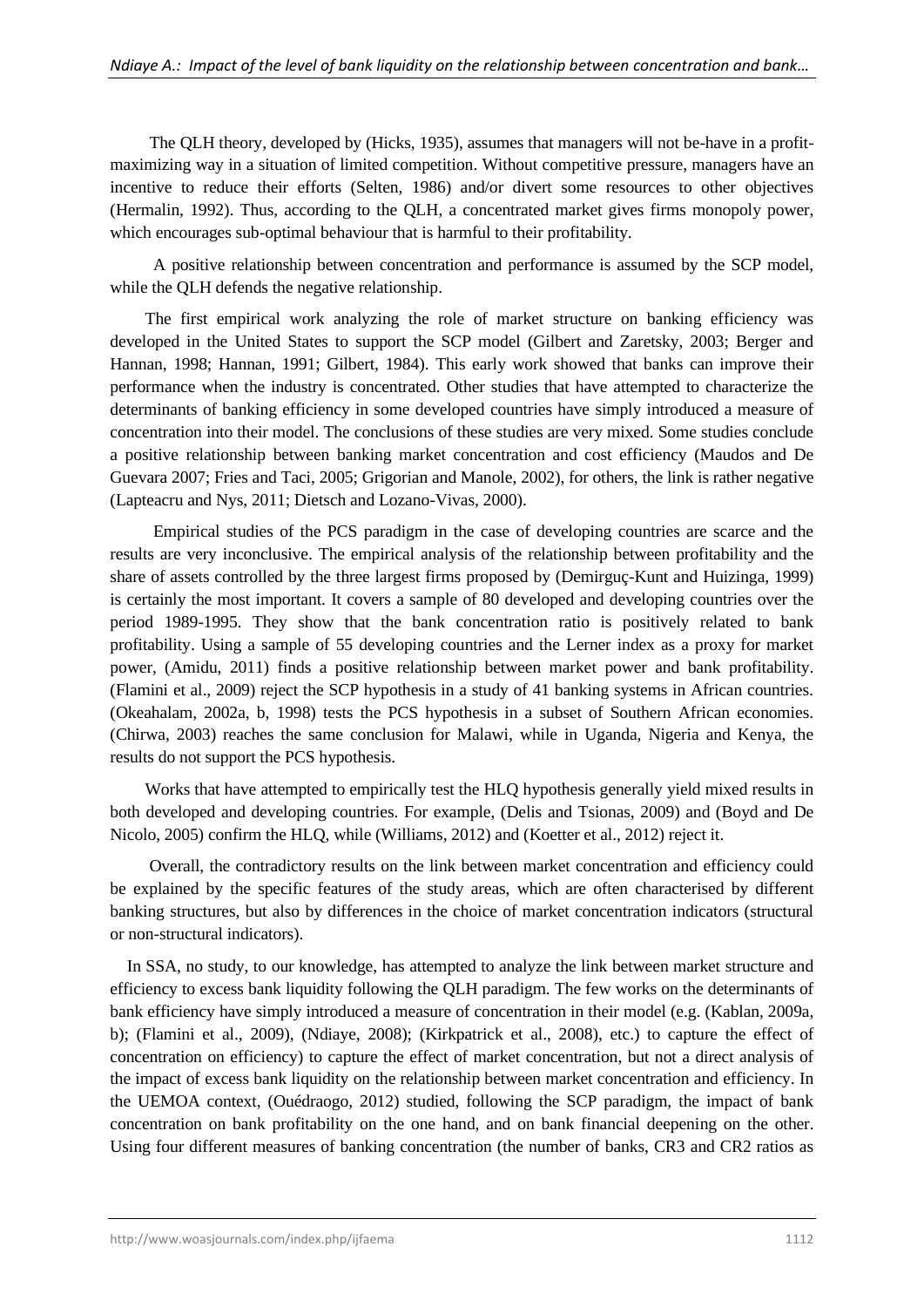well as the HHI index), he shows that banking concentration positively affects banking financial profitability (ROE) and economic return (ROA) and that it limits banking financial deepening in the Union. More recently, (Eggoh and al., 2021) confirms the QLH in the WAEMU but ignores the level of excess liquidity. The study we propose here intends to extend that of (Eggoh and al., 2021) by testing the QLH to the level of banking liquidity in a monetary union.

# **3. Methodology and data**

### **3.1. Concentration measurements**

Many studies associate the level of market power with the level of market concentration, expressed by the Herfindahl-Hirschmann Index (HHI). It is calculated as the sum of the squares of the market shares (ms) of banks in country i at date t according to the following formula:

$$
HHI_{it} = \sum_{i=1}^{m} mS_{it}^2
$$
 (1)

The HHI index is a more comprehensive and accurate measure of concentration. A high value reflects a highly concentrated market and a lower level of competition, as banks are expected to have more market power. Also, if competition is perfect, HHI tends to 0, while a monopoly or oligopoly structure results in an HHI above 1000. However, the HHI index has many shortcomings: for example, it does not take into account the average size of banks, the complexity of the banking sector in terms of product and business varieties, the elasticity of demand, among others (Ryan et al., 2014). Therefore, we use an alternative measure of market power, the Lerner index, which directly captures the competitive banking environment. It has the advantage of capturing the market power of each bank. Conventionally, Lerner's indicator of market power is the difference between the price set by bank i at time t (pit) and the marginal cost of producing that good Cm it relative to price:

$$
L_{\perp}it = (P_{\perp}it - \llbracket cm \rrbracket \_it)/P_{\perp}it \tag{2}
$$

The price  $P_{i}$  is constructed using the approximation given by average income, i.e. by relating annual income ( $R_{it}$ ) to total assets (AT ):  $P_{it} = RM_{it} = R$  it/AT<sub>it</sub>. The index thus formulated takes values between 1 and 0. It is 0 in the pure and perfect competition since the prices of banking products and services are equal to marginal cost. Conversely, the existence of market power (concentration) on the part of banks makes it tend towards 1. In the end, the Lerner index decreases as the degree of bank competition (bank concentration) increases (decreases).

 Estimating the price and marginal cost of the bank under consideration represents the major difficulty related to the use of this market power indicator. To this end, we adopt the conventional approach proposed by the literature (Lapteacru and Nys, 2011; Turk Ariss, 2010, etc). Thus, assuming that the flow of banking products and services is proportional to the size of total assets (TA) of banks, we consider total assets as the only indicator of banking activity.

 Following (Eggoh and al., 2021), (Dannon et al., 2019), (Lapteacru and Nys, 2011) and (Turk Ariss, 2010), we estimate the cost function from a translog function taking the following form: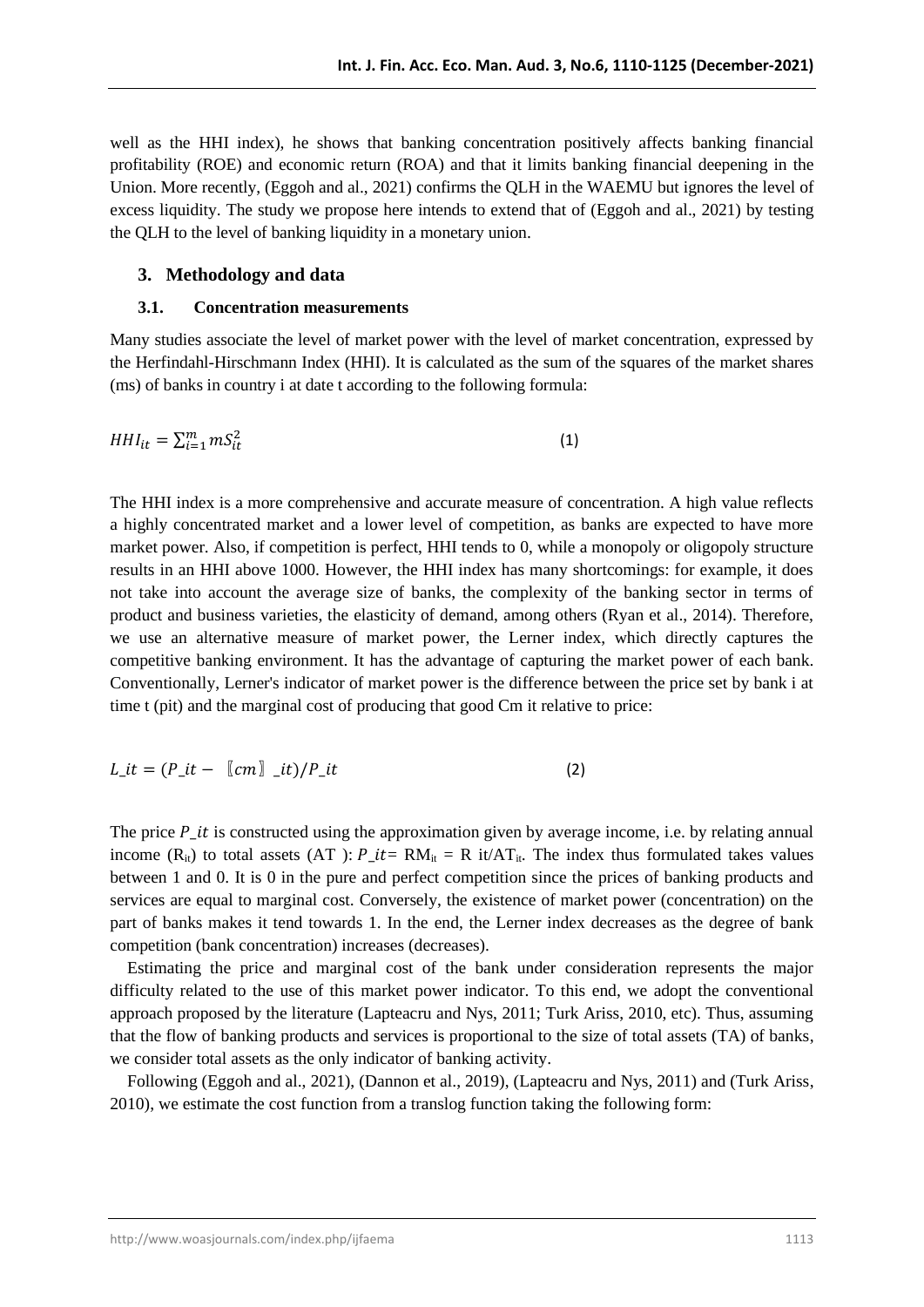$$
ln C_{it} = \theta_0 + \sum_{j=1}^3 \theta_j ln w_{j,it} + \theta_4 ln Q_{k,it} + \frac{1}{2} \sum_{k=1}^3 \sum_{l=1}^3 \phi_{kl} ln w_{k,it} ln w_{l,it} + \frac{1}{2} \rho_1 (ln Q_{k,it})^2 + \sum_{k=1}^3 \tau_k ln w_{k,it} ln Q_{k,it} + ln u_{it} + ln v_{it},
$$
\n(3)

Where  $C_{it}$  is the cost of bank i at date t, the price of resources attracted,  $w_1$  is measured as the ratio of interest expense (interest paid) to depositors to the amount of deposits, the price of labour,  $w_2$  is obtained by dividing labour expense by total assets<sup>1</sup>; and finally, the price of capital,  $w_3$ , is estimated as the sum of depreciation and amortization expenses and charges on leasing and similar transactions, all expressed as a percentage of total assets.

 After regressing this function with the symmetry and homogeneity conditions for the price coefficients<sup>2</sup> imposed on it, the marginal cost is obtained by deriving the total costs to the total assets (Q). Let as follows:

$$
cm_{ii} = \frac{\partial C_{ii}}{\partial AT_{ii}} = \left[\theta_4 + \rho_1 \ln AT_{ii} + \sum_{k=1}^3 \tau_k \ln w_{k,ii}\right] \frac{C_{ii}}{AT_{ii}} \tag{4}
$$

#### **3.2. Measures of efficiency**

For comparison purposes, we will determine the level of efficiency using two techniques: *Data Envelopment Analysis* (DEA) and *Stochastic Frontier Analysis* (SFA). Their advantages are not exclusive, and the results allow us to refine the conclusions.

#### **Data Envelopment Analysis**

 Being a non-parametric technique, it does not require the precise writing of a cost function. The results are obtained following mathematical calculations related to linear programming and not following an econometric regression. The main limitation of this method is that it does not consider the existence of the error term in the series by excluding it as a factor that can affect the quantities of goods produced. Therefore, if the cost function does not contain all the determining factors, then the results may be overestimated. The brief description of the DEA method is based on the study by (Charnes et al., 1978). Let us assume that there are K factors of production and M goods for each bank i (i=1,..., N). Let us denote by *xi* and *y*, respectively, the vectors of the factors of production used by bank i and the goods offered by this same bank. Let us denote by  $K \times N$  the matrix of production factors X and by M×N the matrix of goods Y. To measure the cost efficiency of each bank, we calculate the ratio of the quantities produced to the quantities of the factors of production expressed by  $u'y'v'x'$ , where *u* is the  $M \times I$  vector of weights of the quantities offered and *v* is the vector of weights of the factors of production. The optimal weights are determined by solving the following mathematical programming problem:

 $<sup>1</sup>$  Since the number of employees is not available. we use instead of the total assets as a proxy.</sup>

<sup>&</sup>lt;sup>2</sup> By imposing  $\sum \theta_j = 1$ ;  $\sum \varphi_k = 0$ . This condition ensures that only a change affecting the input price ratios can affect the allocation of factors of production during the cost minimization process.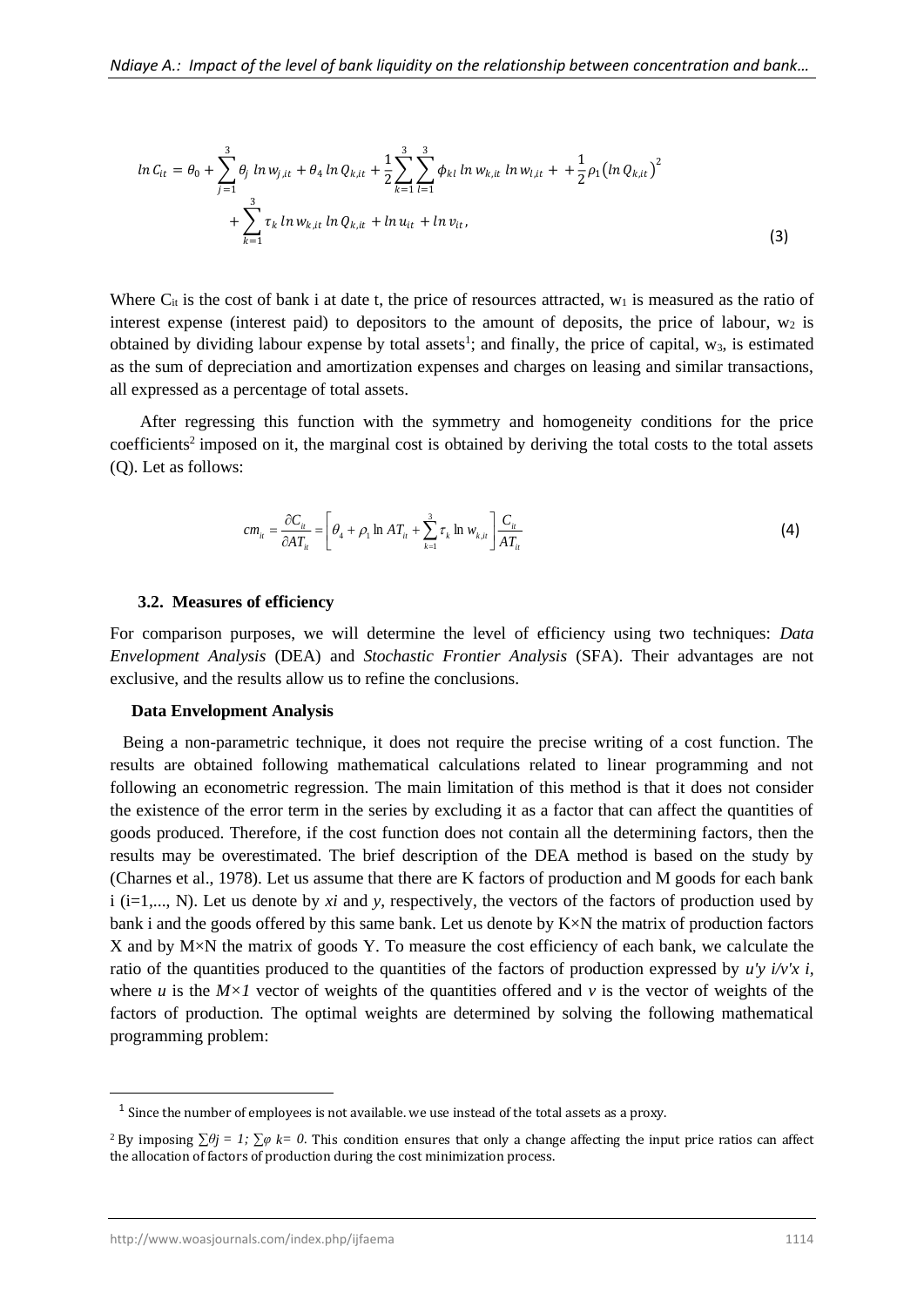$max(u'vi/v'xi)$  (5)  $u, v$ Under conditions (s.c.)  $u'y j/v' x j \leq 1, j=1, .$ , N and  $u, v \geq 0$ .

However, this formulation assumes the existence of an infinite number of solutions, which requires the constraint  $v'x i = 1$  :

$$
\max(\mu'y) \mu, \rho \text{s.c. } \rho' x = 1, \mu'y - \rho' xj \le 0, j = 1, . , N \text{ and } \mu, \rho \ge 0,
$$
\n(f)

Where the notations  $u$  and  $v$  have been, respectively changed to  $\mu$  and  $\rho$  to reflect the transformation. Using duality in linear programming, an equivalent form of the problem can be written as follows:

min  $\theta$  (7)  $A^2$ s.c. - y i+ Y $\lambda \ge 0$ ,  $\theta$ xi - X $\lambda \ge 0$ , N I ' $\lambda = 1$ ,  $\lambda \ge 0$ 

Where  $\theta$  is a scalar,  $\lambda$  is a vector of Nx1 constants and I is the identity matrix. The resulting value of  $\theta$ represents the efficiency score of bank i and takes values between 0 and 1. The problem must be solved N times, once for each bank.

#### **Stochastic Frontier Analysis**

 Conceptually, the DEA and SFA methods are similar. A cost-efficiency frontier must be determined as a result of a cost function on which the most efficient bank lies, and the efficiency of the other banks is determined to this. However, the SFA approach distinguishes the effects of noise (measurement errors) from the effects of inefficiency and thus takes into account the presence of exogenous shocks. In the SFA approach, the cost inefficiency measures the difference between the bank's cost and the cost of producing the same quantity of goods under the same conditions. It is based on the regression of the same cost function (3), where it is assumed that where  $\varepsilon_{i} = v_i + u_i v_i$  is independent and identically distributed and follows a normal distribution and  $u<sub>it</sub>$  which takes only nonnegative values following a semi-normal distribution below  $N(\mu, \sigma^2)$ ,  $\mu > 0$ . The latter component participates in the construction of the cost frontier  $(u<sub>it</sub> = 0$  corresponding to the optimal cost function) of each bank i at date t and, thereby, in the estimation of the cost efficiency score. Similar to (Dannon et al., 2019), the estimation of the cost function relies on the intermediation approach as banks collect deposits and other liabilities and convert them into interest-bearing assets such as investments and loans. In the end, we calculate the cost efficiency using the formula of (Jondrow et al., 1982) i.e.:

$$
EFF_{it} = E(exp(-u_{it}))
$$
 (8)

#### **3.3. Empirical model**

After analyzing the concentration indicators, we test the HLQ by considering the level of bank liquidity. We use the cross-effects technique as proposed in the literature (e.g. Nguyen and Boateng, 2013; Ouédraogo, 2011; Gunji and Yuan, 2010, etc.). This technique consists of doing the combination of two variables  $(X * Z)$ , to measure the impact of X on the linkage between Z and Y with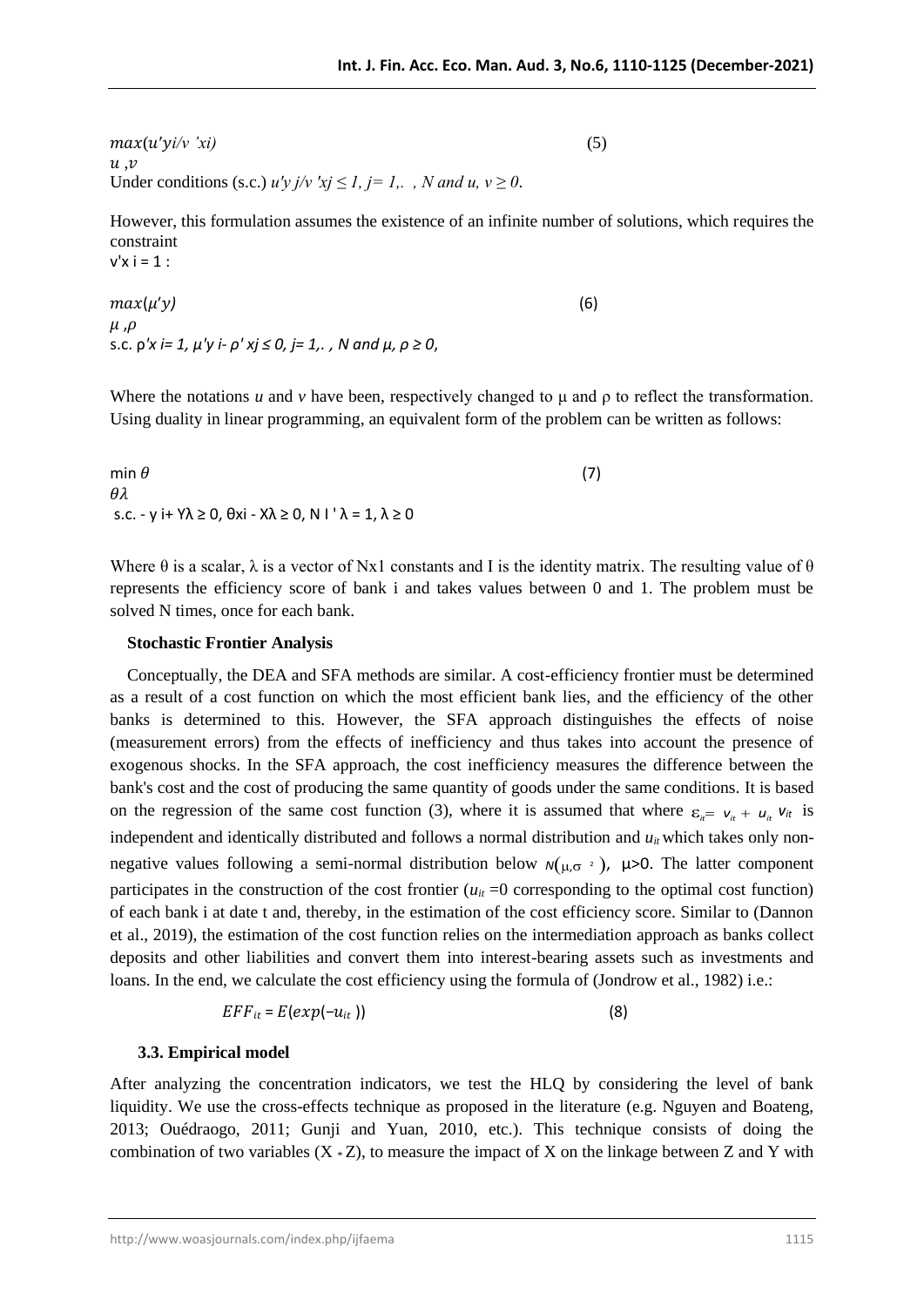Y as the endogenous variable. (Nguyen and Boateng, 2013) used it to assess the impact of excess bank liquidity on the credit channel in China by combining the excess liquidity indicator with the policy interest rate.

We first assess the direct effect of the two variables of interest (concentration and bank liquidity) on the cost efficiency of banks, taking into account the control variables specific to the banking activity and the macroeconomic environment. Let us consider the following linear model:

$$
EFF_{it} = \alpha_i + \alpha_1 Lerner_{it} + \alpha_2 EL_{it} + \alpha_3 Cap_{it} + \alpha_4 Dep_{it} + \alpha_5 Cred_{it} + \alpha_6 Taille_{it}
$$

$$
+ \alpha_7 Growth_{it} + \alpha_8 INF_{it} + \varepsilon_{it}
$$
(9)

Where  $EL_{it}$  represents the excess bank liquidity indicator of bank i at date t. It is measured by the ratio of free reserves (Reserves - required reserves) to total deposits. The Lerner<sub>it</sub> variable represents the bank concentration indicator (Lerner index or HHI). In addition to the variables of interest (concentration and bank liquidity level), we retain several control variables regarding the empirical literature (Dannon et al., 2019, Lapteacru and Nys, 2011; Grigorian and Manole, 2002, etc.). By adopting some of these variables in the context of the WAEMU banking system, we retain the following control variables (Eggoh and al., 2021): Dep and Cred which represent respectively the ratios of bank deposits and outstanding credit to total assets, Size, is measured by the market share of each bank i on its national market, bank capitalization (Cap), the GDP growth rate (Growth) and finally inflation (INF).

 Finally, we estimate the role of the cross effect, i.e. the impact of the level of liquidity on the relationship between market concentration and efficiency. In a growing financial system such as the WAEMU, the relationship between market concentration and bank efficiency may itself be affected by changes in banking characteristics. Since excess liquidity is itself a factor of inefficiency (Khemraj, 2008), one would expect that banks with less excess liquidity would only improve their efficiency level when the market is concentrated. In this case, the observed effects of market concentration on efficiency decrease. Consider the following non-linear model:

# $EFF_{it} = \alpha_i + \alpha_1 Lerner_{it} + \alpha_2 (Lerner_{it} \times Excess50_{it}) + \alpha_3 Cap_{it} + \alpha_4 Dep_{it} + \alpha_5 Cred_{it} + \alpha_6 Taille_{it} +$  $\alpha_7 G rowth_{it} + \alpha_8 INF_{it} + \varepsilon_{it}$  (10)

Where the variable (Lerner<sub>it</sub> x Excess50<sub>it</sub>) captures the cross effect. The Excess50 variable is a dummy variable describing the lowest levels of excess liquidity (50 percentile of the data) of the excess bank liquidity (EL) variable. Thus, when the parameters  $\alpha$ 1 and  $\alpha$ 2 have the same sign, we will say that the effects of market concentration on efficiency strengthen simultaneously for banks with less excess liquidity. On the other hand, if  $\alpha$  1and  $\alpha$  2have opposite signs, we conclude that the effects of market concentration on efficiency decrease for these same banks.

 For the estimation of equations 9 and 10, we use the instrumental variable estimation technique 2SLS VI. This method allows us to take into account the problems related to the strong endogeneity between market structure and efficiency. Indeed, the SCP theory suggests that efficiency depends on market structure, but the theory of *efficiency of structure* (Peltzman, 1977 and Demsetz, 1973) claims the opposite relationship. There is therefore a risk of endogeneity. We use the one-period lagged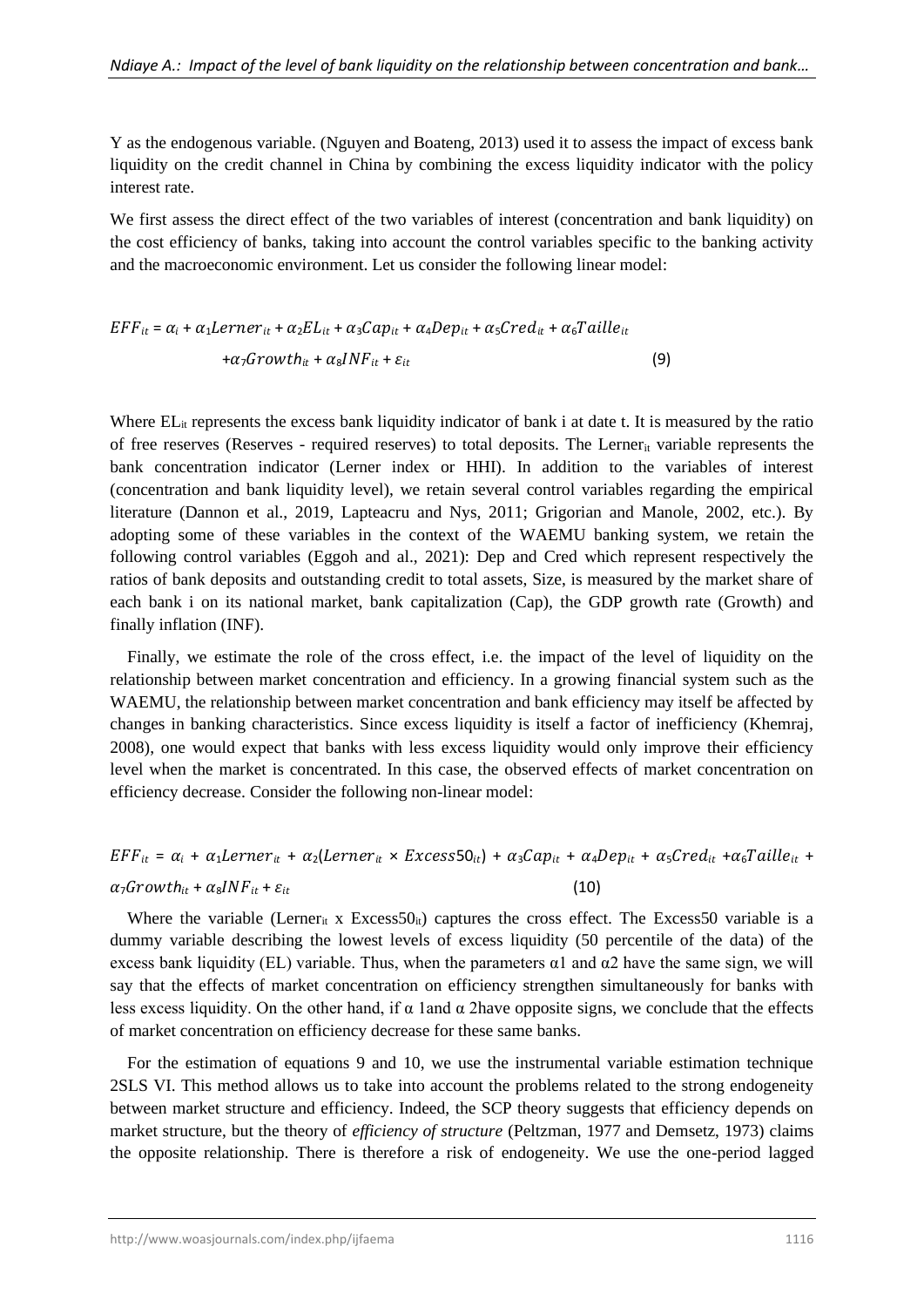variable of the market structure indicator as an instrument. This method has been used in recent studies by (Eggoh and al., 2021) and (Dannon et al., 2019).

# **3.4. Data and descriptive statistics**

The study covers a sample of 60 banks<sup>3</sup> in seven WAEMU countries (Benin, Burkina Faso, Côte d'Ivoire, Mali, Niger, Senegal, and Togo) over the period 2005-2016. This choice is justified by the availability of data. The data used are from the BCEAO.

# **Excess liquidity in the WAEMU banking sector**

The excess liquidity in the banking system is evidenced by the size of the free reserves held by banks. Figure 1 shows that these reserves have increased continuously in the banking system from 1995 to 2015, except for the period from 2004 to 2006. On average, they represent \$1545.064 million over the 1995-2015 period, rising from CFAF \$303.9 million in 1995 to \$4187.1 million in 2015. The required reserves also follow the same trend although remaining below the free reserves, but mark a fall from 2011. Moreover, the gap between free reserves and required reserves is considerable, especially since the required reserve rate is set by the BCEAO at a high average rate (7% in 2010). On average, over the period 1995-2015, this gap was \$1006 million. The consequence of this dynamic in bank reserves is the weakness of the refinancing provided by the BCEAO. Indeed, the amount of refinancing granted to banks by the Central Bank fell from \$284.2 million in 1995 to \$42.9 million in 2006, i.e., a decline of 14.56% on average each year. It then grows to \$4013.6 million in 2015, representing nearly 96% of free reserves of banks and 12.1% of domestic credit. The upward trend in the level of refinancing of banks from 2007 could be explained by the willingness of the Central Bank to support banks to supplement their resilience during the crisis of 2007-2008. Meanwhile, the banks had a significant level of autonomous reserves (\$1015.5 on average in the period 2007-2015) that certainly could absorb some of the shocks. This means that the banks exited with a net increase in their liquidity. This excess liquidity is still evident more recently, accounting for 38% of deposits in 2017 even though the trend is downward.



**Figure 1.** Evolution of free reserves, required reserves and refinancing of the Centrale Bank over the period 1995-2015 (in millions of CFA)

Source: Author's construction from BCEAO data.

<sup>&</sup>lt;sup>3</sup> This number does not include banks that were created after 2003 and those that ceased to exist after that period.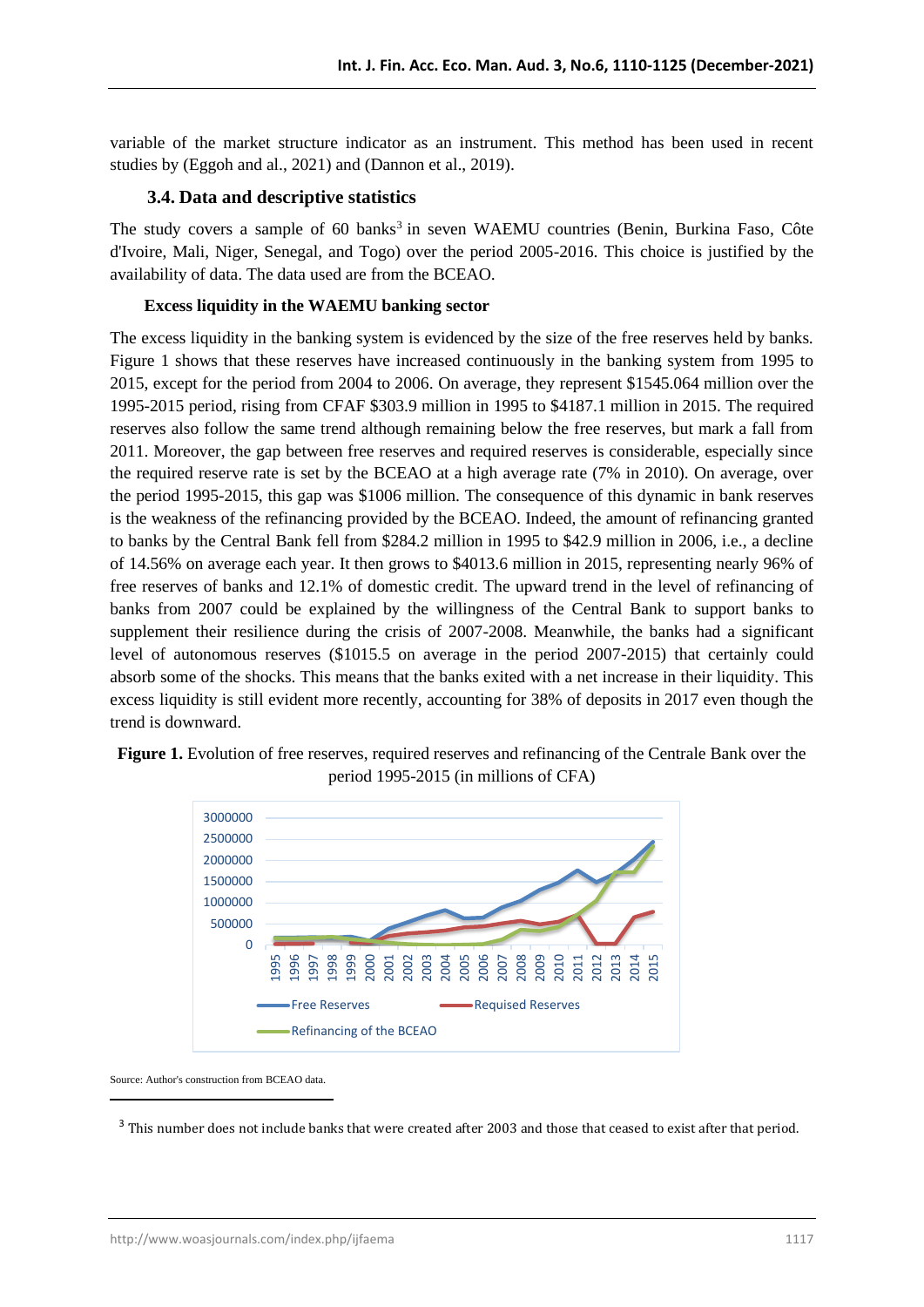The level of excess liquidity of banks is disparate by countries in the period 2000-2016. It varies between 11.3% and 20.2% of deposits, on average. Côte d'Ivoire has the lowest level and Niger the highest. It now recognized that the extent of excess bank liquidity in WAEMU has been aggravated by the upheavals resulting from the 1990 financial reforms.





Source: Author's construction from BCEAO data.

#### **Evolution of the banking market structure**

Table 1 presents the descriptive statistics of the study variables and Table 2 (Appendix) summarizes the evolution of cost efficiency scores and concentration indices for each country over the period 2005-2016. Over the study period, the average Lerner index is 0.443, while the average HHI stood at 0.301 highlighting the oligopolistic nature of the banking sector with the presence of 26 banking groups mainly from 6 geographical areas which hold 85.7% of assets and account for 85.6% of overall net income (BCEAO, 2016). However, the degrees of market concentration depend on the countries (Table 2, Appendix). The banking sector is more competitive in Benin and Togo (Lerner indices 0.439 and 0.45 respectively) compared to Niger (0.619) and Senegal (0.582). The distribution of excess liquidity varies between 3.6% and 24.6%; the average value is 11.5%.

| Table 1. Descriptive statistics |  |
|---------------------------------|--|
|---------------------------------|--|

| Variables  | <b>Observations</b> | Means | Std-errors | Minimum  | Maximum |
|------------|---------------------|-------|------------|----------|---------|
| EFF DEA    | 722                 | 0.833 | 0.139      | 0.386    | 1       |
| EFF SFA    | 722                 | 0.791 | 0.075      | 0.548    | 0.988   |
| Lerner     | 722                 | 0.443 | 0.227      | $\Omega$ | 0.882   |
| <b>IHH</b> | 722                 | 0.301 | 0.052      | 0.123    | 0.326   |
| EL         | 722                 | 0.115 | 0.037      | 0.036    | 0.244   |
| Cap        | 722                 | 0.089 | 0.097      | $-0.506$ | 0.692   |
| D          | 722                 | 0.734 | 0.116      | 0.267    | 1.16    |
| Cred       | 722                 | 0.581 | 0.144      | 0.048    | 1.887   |
| Taille     | 722                 | 0.143 | 0.100      | 0.004    | 0.463   |
| Growth     | 722                 | 0.038 | 0.037      | $-0.194$ | 0.118   |
| <b>INF</b> | 722                 | 0.023 | 0.028      | $-0.031$ | 0.113   |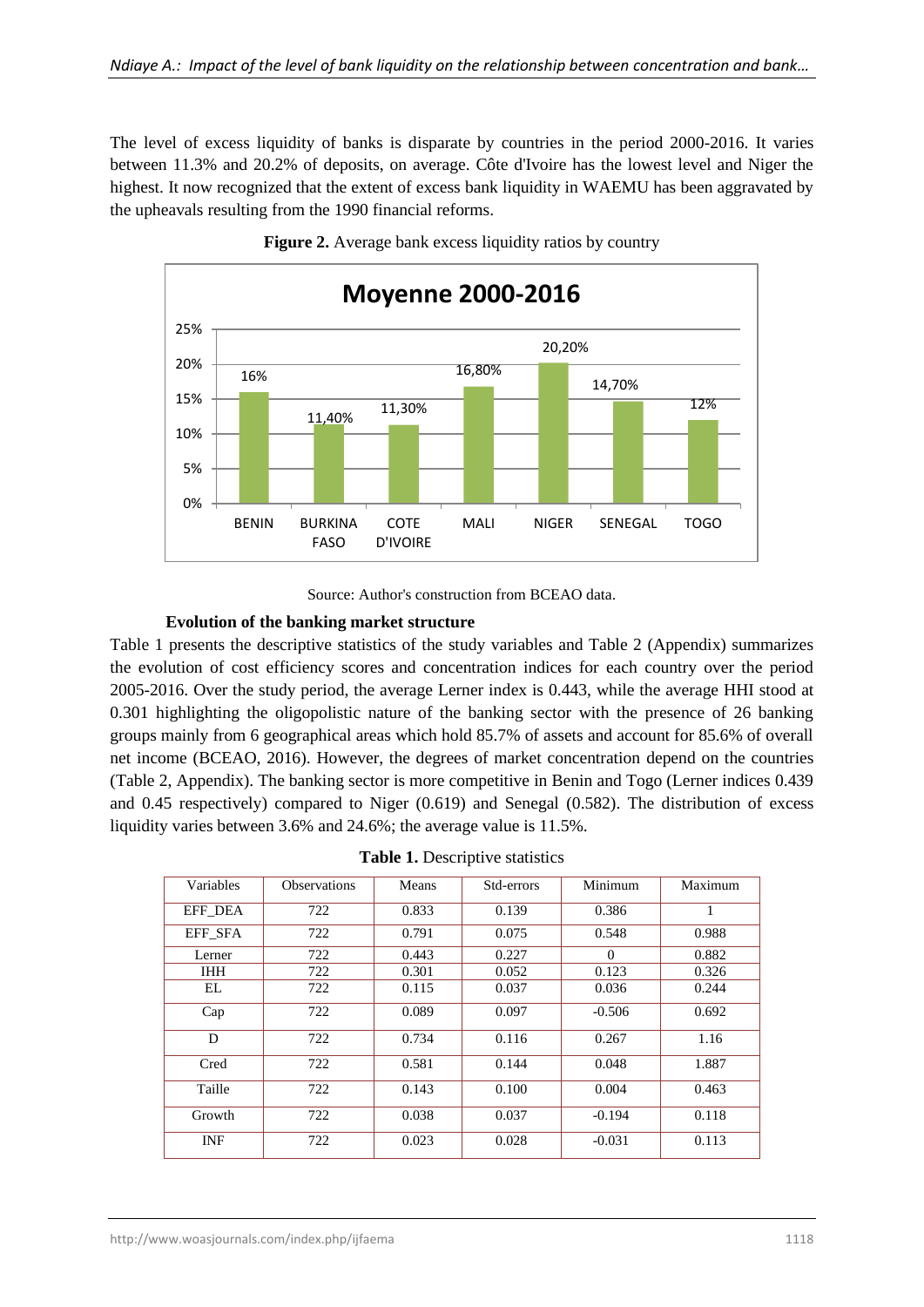#### **Evolution of the banking efficiency**

The average cost efficiency score is 79.1% over the study period. while in the DEA method it is estimated at 83.3%. On the other hand. a certain disparity is observed on the average cost efficiency levels according to the countries (table 2. appendix). Indeed. the Ivorian. Malian and Nigerian banks recorded the highest cost efficiency scores (nearly 84% on average). while the lowest performance was recorded in Senegal (75%). The results from the DEA method. however. provide a different ranking. The Senegalese and Burkinabe banks recorded the highest cost efficiency scores on average over the study period (95.3% and 95.1% respectively) and the banks in the other countries were in the range of 80% to 90%. Togolese and Malian banks had the lowest cost efficiency scores (85.5% and 85.1% respectively). These differences in results between the DEA method and the SFA method are due to the properties of the two approaches. The DEA method. as a non-parametric approach based on mathematical programming, even if it does not require a precise function. its results are very much linked to the variables used. In the absence of some data and the use of proxies in their place. they can be biased (Lapteacru and Lahet. 2014). On the other hand. the stochastic frontier method based on econometric regression can accept proxies. if they are highly correlated with the substituted series. Given the fact that we have used a proxy for the price of labour  $(w2)$ , we favour the results from the parametric method. Compared with scores obtained in other countries. the level of cost-efficiency of the WAEMU banking sector is high: for example. Cost-efficiency scores are 75% in Central and Eastern European countries (Lapteacru and Nys. 2011) and 78% in Latin American banks (Williams. 2012). The high level of cost efficiency scores is certainly related to the decline in operating costs in WAEMU countries. Indeed. the banking sector was quick to introduce into its IT network the changes linked to the new information and communication technologies (NICT) that have marked the international financial environment. The quality of the financial services offered is improving more and more with the development of e-banking services (Internet, telephone) and modern electronic payment terminals (EPTs) to relay certain banking transactions directly. The resulting decrease in personnel costs increases the performance of banks in cost management.

# **4. Results of the logistic model**

We first assess the direct effect of the two variables of interest (market concentration and bank liquidity level) on cost efficiency, taking into account the control variables specific to the banking activity and the macroeconomic environment. Finally, we estimate the role of the cross effect (nonlinear relationship).

#### **4.1. The relationship between efficiency. concentration and bank liquidity**

The results of the different specifications of the relationship between the concentration indicators. efficiency and the excess bank liquidity ratio are presented in Table 3. To compare the results. we perform the analysis by distinguishing the cost efficiency calculated by the SFA method from that obtained by the DEA method. Our results do not suffer from any endogeneity bias since our coefficients are stable under the different approaches. Moreover. the Fisher statistics of the first step are all significant and the Sargan test confirms the validity of the instruments used. Specifically, the concentration indicators (Lerner and HHI) and the excess liquidity ratio retain a negative sign.

 These obtained results suggest that an increase in market concentration. i.e, a decrease in competition (increase in Lerner index or HHI index) leads to a decrease in cost efficiency. Our results support the QLH theory (Hicks, 1935) and agree with those of (Eggoh and al., 2021), (Turk Ariss,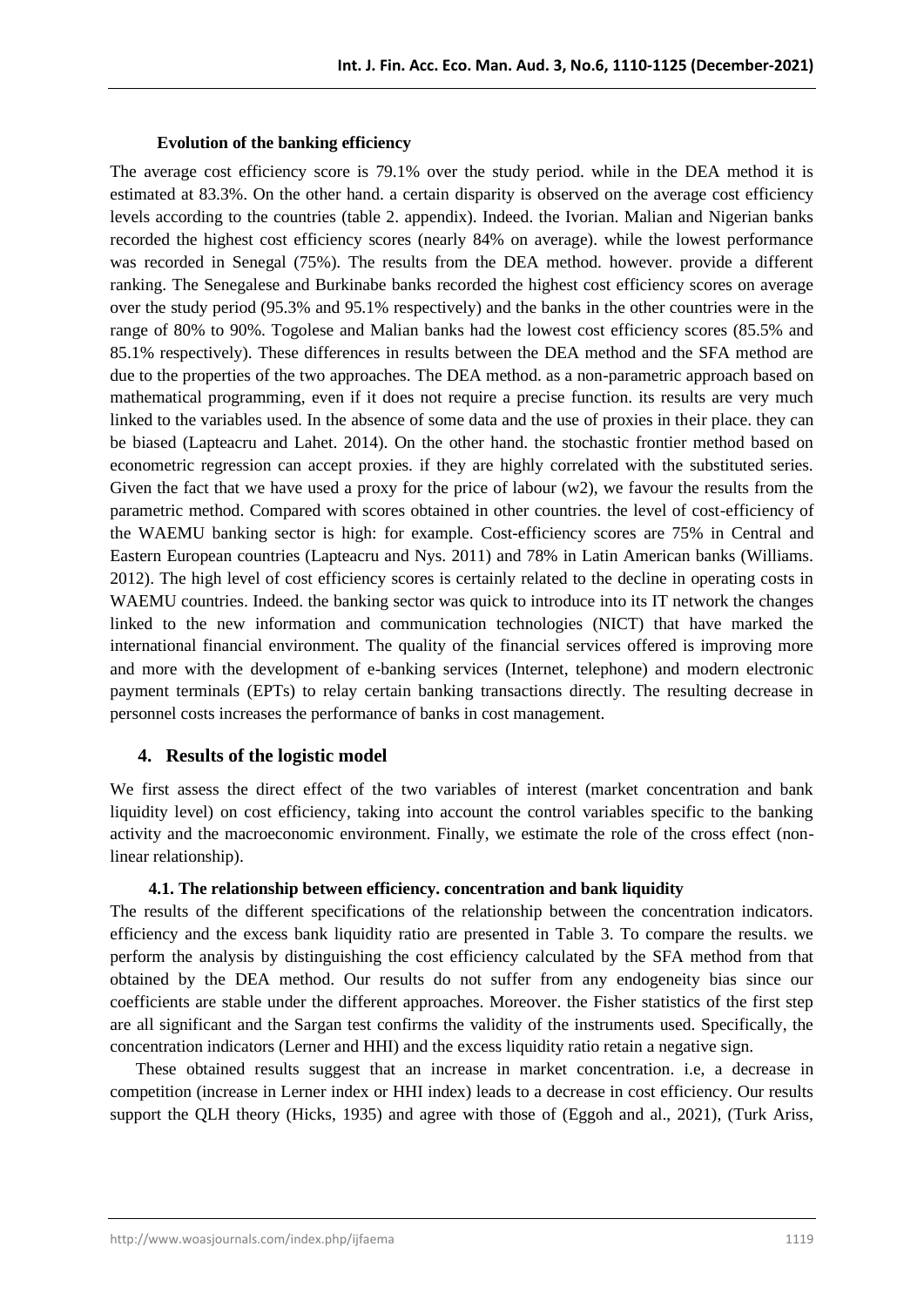2010), (Delis and Tsionas, 2009) and (Boyd and De Nicolo, 2005) for developing countries. Holding excess liquidity also reduces the cost efficiency of banks.

 It is also interesting to observe the effect of control variables on cost efficiency. The GDP growth rate and capitalization do not seem to play a central role in explaining cost efficiency. However, the coefficient on the capitalization variable becomes negative and significant when the HHI is used. On the other hand, size has a positive and significant effect on bank efficiency, but its coefficient becomes negative and significant when using the HHI. The only variables with a robust role in cost efficiency are deposits, loans and inflation. These variables are, moreover, economically significant with negative effects on cost efficiency. Indeed, banks holding more deposits and credits seem to have lowefficiency scores in managing their costs. Also, when inflation is rising, they become less efficient in managing their costs.

|                    | (1)                  | (2)                      | (3)                    | (4)                   |
|--------------------|----------------------|--------------------------|------------------------|-----------------------|
|                    | DEA'cost-efficiency  |                          | SFA'cost efficiency    |                       |
| <b>Variables</b>   | Lerner               | <b>HHI</b>               | Lerner                 | <b>HHI</b>            |
| Lerner             | $-0.152*$<br>(0.089) | $\overline{\phantom{0}}$ | $-0.015***$<br>(0.006) | $\qquad \qquad -$     |
| <b>IHH</b>         |                      | $-0.130$<br>(0.378)      |                        | $-0.214**$<br>(0.099) |
| $\mathbf{EL}$      | $-0.278*$            | $-0.288*$                | $-0.0195**$            | $-0.043**$            |
|                    | (0.151)              | (0.155)                  | (0.010)                | (0.016)               |
| Cap                | $-0.008$             | $-0.022$                 | $-0.006$               | $-0.012**$            |
|                    | (0.071)              | (0.072)                  | (0.005)                | (0.006)               |
| ${\bf D}$          | $-0.158**$           | $-0.150**$               | $-0.029***$            | $-0.025***$           |
|                    | (0.064)              | (0.066)                  | (0.004)                | (0.005)               |
| Cred               | $-0.016$             | $-0.0402$                | $-0.011***$            | $-0.014***$           |
|                    | (0.054)              | (0.052)                  | (0.003)                | (0.003)               |
| Taille             | $0.590***$           | $0.441**$                | $-0.013$               | $-0.026***$           |
|                    | (0.206)              | (0.188)                  | (0.010)                | (0.009)               |
| Growth             | $-0.138$             | $-0.098$                 | $-0.001$               | $-0.007$              |
|                    | (0.111)              | (0.110)                  | (0.008)                | (0.009)               |
| <b>INF</b>         | $-0.275*$            | $-0.333**$               | $-0.037***$            | $-0.046***$           |
|                    | (0.150)              | (0.148)                  | (0.011)                | (0.011)               |
| Constant           | $1.110***$           | $1.040***$               | $0.853***$             | $0.886***$            |
|                    | (0.095)              | (0.102)                  | (0.006)                | (0.021)               |
| Fisher 1st stage   | 5.29***              | 76.94***                 | $8.04e+06***$          | $3.35***$             |
| <b>Sargan Test</b> | 8.985                | 4.460                    | 0.07                   | 1.424                 |
| Obs.               | 660                  | 660                      | 660                    | 660                   |

| <b>Table 3.</b> 2SLS IV estimation of the relationship between efficiency, concentration |  |
|------------------------------------------------------------------------------------------|--|
| and excess bank liquidity.                                                               |  |

Note:  $* p < 0.05$ ;  $** p < 0.01$ ; standard errors in parentheses.

# **4.2. Estimating the cross effect**

Table 4 summarizes the results of the estimation of the impact of the level of bank liquidity on the QLH. The results show a convergence of the links between the concentration indicators and efficiency. The coefficients of the concentration indicators (Lerner and HHI) have a negative and significant sign except for regression 2 (column 2), while the sign of the cross-effects (Lerner<sub>it</sub> x Excess50<sub>it</sub> and HHI x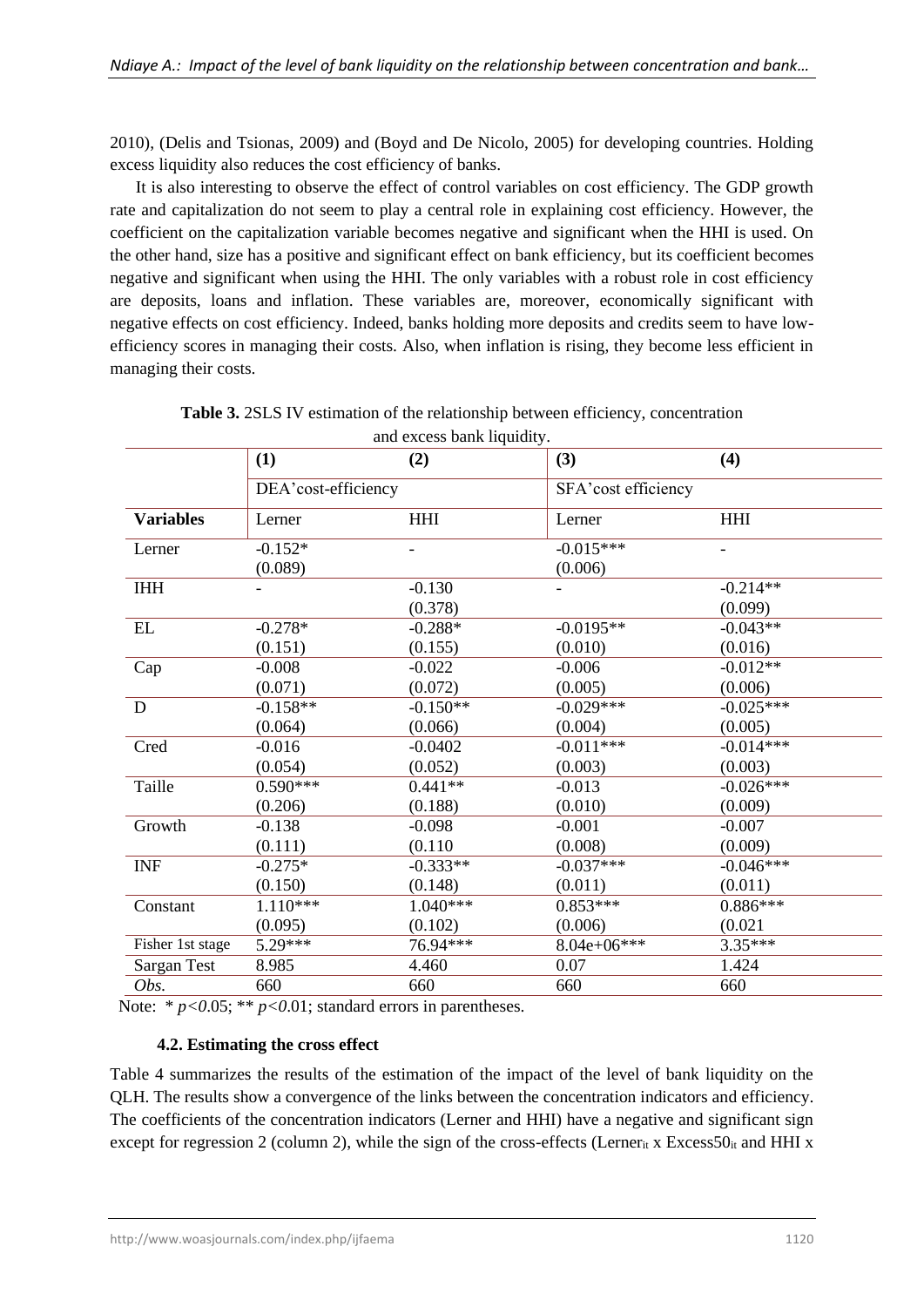Excess $50<sub>it</sub>$ ) is positive and significant. This result shows that the level of excess bank liquidity increases with the QLH. In other words. in the WAEMU, the effects of banking sector concentration on cost efficiency decrease for banks with less excess liquidity. We can explain this result by the harmful role that holding excess liquidity could play on the cost efficiency of banks in the Union. Indeed. holding more excess liquidity leads banks to ration their credits because of the importance of their market power (Khemraj, 2008). This kind of substitution of credits by liquid reserves imposes costs (management cost. opportunity cost) on the banks that hold them because of their low return compared to other assets (Goddard and al., 2004; Molyneux and Thornton, 1992). Partial or total recycling of this excess liquidity to the financing of the economy would reduce the burden on these banks and. in turn. improve their efficiency in managing their costs.

|                             | (2)<br>(1)<br>DEA'cost-efficiency |            | (3)                 | (4)          |  |
|-----------------------------|-----------------------------------|------------|---------------------|--------------|--|
|                             |                                   |            | SFA'cost efficiency |              |  |
| <b>Variables</b>            | Lerner                            | <b>HHI</b> | Lerner              | <b>HHI</b>   |  |
| Lerner                      | $-0.842**$                        |            | $-0.016***$         |              |  |
|                             | (0.394)                           |            | (0.006)             |              |  |
| <b>Effects</b> <sub>a</sub> | $-0.776**$                        |            | $-0.014**$          | $-0.210***$  |  |
| <b>IHH</b>                  |                                   | $-1.087$   |                     | $-0.225**$   |  |
|                             |                                   | (0.770)    |                     | (0.103)      |  |
| <b>IHH x Excess50</b>       |                                   | $0.215*$   |                     | $0.0154***$  |  |
|                             |                                   | (0.116)    |                     | (0.006)      |  |
| Cap                         | 0.134                             | $0.144*$   | $-0.005$            | $-0.0107*$   |  |
|                             | (0.125)                           | (0.0808)   | (0.005)             | (0.00550)    |  |
| $\mathbf D$                 | $-0.292***$                       | $-0.131**$ | $-0.0291***$        | $-0.025***$  |  |
|                             | (0.097)                           | (0.065)    | (0.004)             | (0.005)      |  |
| Cred                        | 0.050                             | 0.0283     | $-0.0106***$        | $-0.0141***$ |  |
|                             | (0.059)                           | (0.0490)   | (0.0025)            | (0.00281)    |  |
| Taille                      | 1.187***                          | $0.477**$  | $-0.0138$           | $-0.0259***$ |  |
|                             | (0.394)                           | (0.149)    | (0.010)             | (0.009)      |  |
| Growth                      | $-0.153$                          | 0.0189     | 0.000808            | 0.0128       |  |
|                             | (0.176)                           | (0.177)    | (0.008)             | (0.010)      |  |
| <b>INF</b>                  | 0.089                             | $-0.195$   | $-0.0320***$        | $-0.0320***$ |  |
|                             | (0.269)                           | (0.241)    | (0.011)             | (0.011)      |  |
| Constant                    | 1.586***                          | $1.092***$ | $0.850***(0.006)$   | $0.881***$   |  |
|                             | (0.289)                           | (0.131)    |                     | (0.0201)     |  |
| Fisher 1st stage            | 7.84***                           | 146***     | 16.26***            | $7.34***$    |  |
| Sargan Test                 | 2.143                             | 0.001      | 0.013               | 1.505        |  |
| Obs.                        | 660                               | 660        | 660                 | 660          |  |

**Table 4.** Estimation of the impact of excess liquidity on the relationship between market concentration and efficiency using the 2SLS IV method

Note: \*  $p<0.10$ ; \*\*  $p<0.05$ ; \*\*\*  $p<0.01$ ; errors in parentheses. a the effects (differences between the two coefficients) are calculated by us.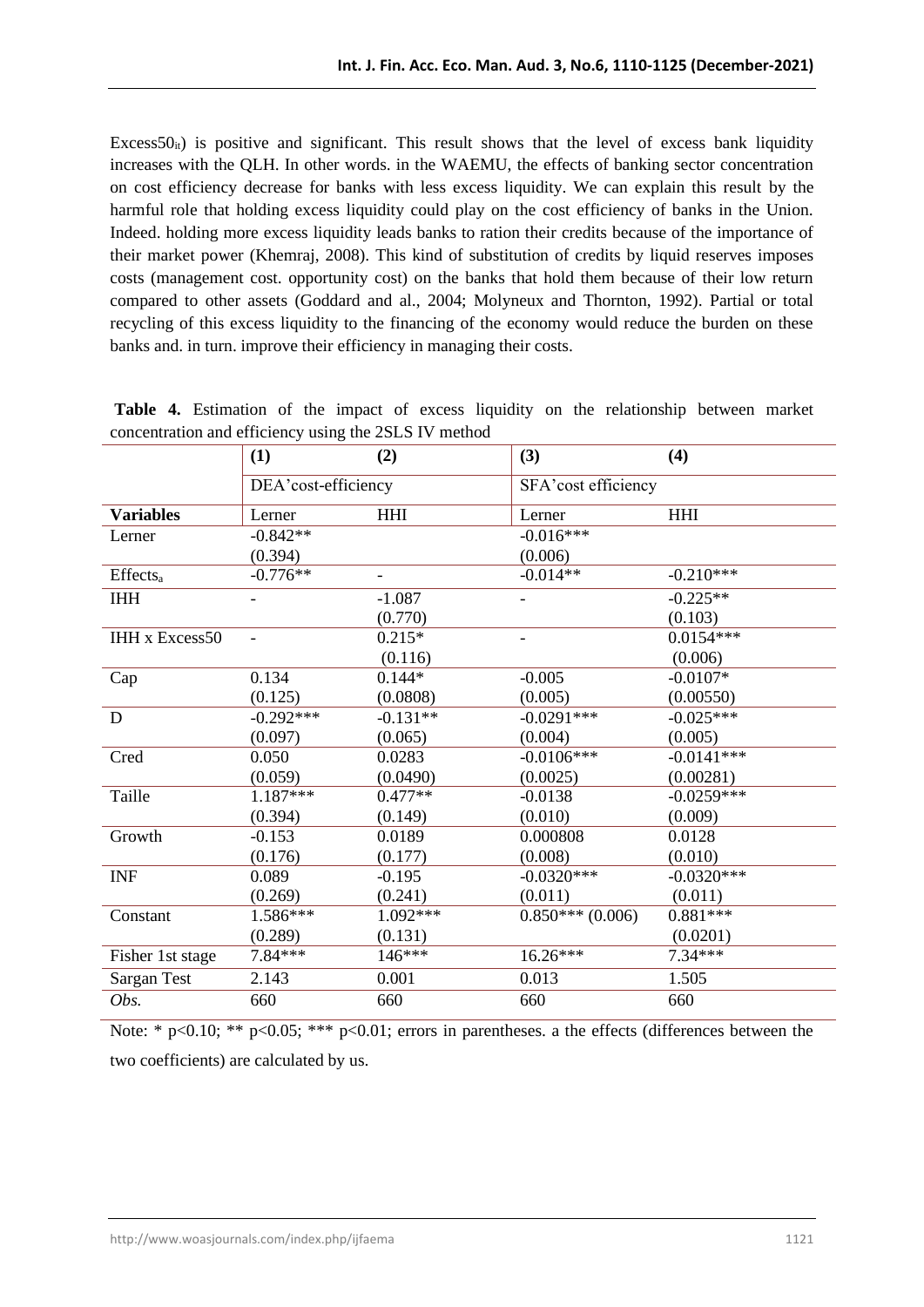#### **5. Conclusion**

The objective of this paper was to assess the impact of bank liquidity level on the relationship between bank concentration and efficiency. Using a sample of 60 banks from 7 WAEMU countries in the period 2005-2016. The results obtained suggest that market concentration and excess bank liquidity have a negative influence on cost efficiency. In other words, banks with higher market power (or excess liquidity) are also less efficient in managing their costs. This result supports the *Quiet Life Hypothesis*, which suggests that in a situation of limited competition. managers adopt sub-optimal behaviour that is detrimental to bank profitability. However, the effects of banking industry concentration on cost efficiency decrease for banks with less excess liquidity. This result shows that holding excess liquidity increases the effects of QLH.

 This study has implications for monetary policy and banking regulation. Monetary authorities need to address the oligopolistic situation in the banking sector to encourage banks to recycle excess liquidity. This could be achieved by promoting competition in the banking sector and encouraging financial innovation by banks. The second implication is the control of operating costs that only reduce the cost efficiency of banks. To this end. the WAEMU banking sector must further integrate NICs into its IT network to encourage banks to develop e-banking services (Internet. telephone) and modern electronic payment terminals (EPTs) to directly relay certain banking transactions. The WAEMU' banks could also think about further developing mobile banking in their networks. This would be a major innovation that could help reduce the operating costs that weigh on the efficiency of banks.

#### **REFERENCES**

- [1] AMIDU, M. (2011). *Banking market structure and bank intermediation strategies in emerging markets: Three essays*. PhD thesis, Faculty of business a law School of Mathe nagementnd University of Southampton. Royaume-Uni.
- [2] BAIN, J. S. (1956) Barriers to New Competition. Cambridge: *Harvard Press.*
- [3] BATTESE, G. ET COELLI, T. (1995). A model for technical inefficiency effects in a stochastic frontier production function for panel data*. Empirical economics*, Vol. 20, N°2, 325-332.
- [4] BERGER, A. ET HANNAN, T. (1998). The efficiency cost of market power in the banking industry: A test of the "quiet life" and related hypotheses. *Review of Economics and Statistics,* Vol. 80, N°3, 454-465.
- [5] BOYD, J.H., DE NICOLO, G. (2005). The Theory of Bank Risk Taking and Competition Revisited. *Journal of Finance,* Vol. 60, N°3, 1329-1343.
- [6] CHARNES A., COOPER W.W. ET RHODES E. (1978). Measuring the efficiency of decision-making units, *European Journal of Operational Research*, Vol. 2, N°6, 429-444.
- [7] CHIRWA, E. W. (2003). Determinants of commercial bank's profitability in Malawi: A co-integration approach. *Applied Financial Economics*, Vol. 13, N°8, 565-571.
- [8] DANNON, H., BANGAKE, C. et EGGOH, J. (2019). Structure de marché et performance économique des institutions de microfinance dans l'UEMOA : cas du Bénin et du Togo. *Revue Mondes en développement*, Vol. 1, N°185, 29-44.
- [9] DEGRYSE, H. ET ONGENA, S. (2007). The impact of competition on bank orientation. *Journal of Financial Intermediation*, Vol. 16, N°3, 399-424.
- [10] DELIS, M., TSIONAS, E., (2009). The joint estimation of bank-level market power and efficiency. *Journal of Banking and Finance*, Vol.33, 1842-1850.
- [11] DELL'ARICCIA, G. ET MARQUEZ, R. (2004). Information and bank credit allocation. *Journal of financial Economics*, Vol. 72, N°1, 185-214.
- [12] DEMIRGUC-KUNT, A. ET HUIZINGA, H. (1999). Market discipline and financial safety net design, *Policy Research Working Paper Series 2183*, The World Bank.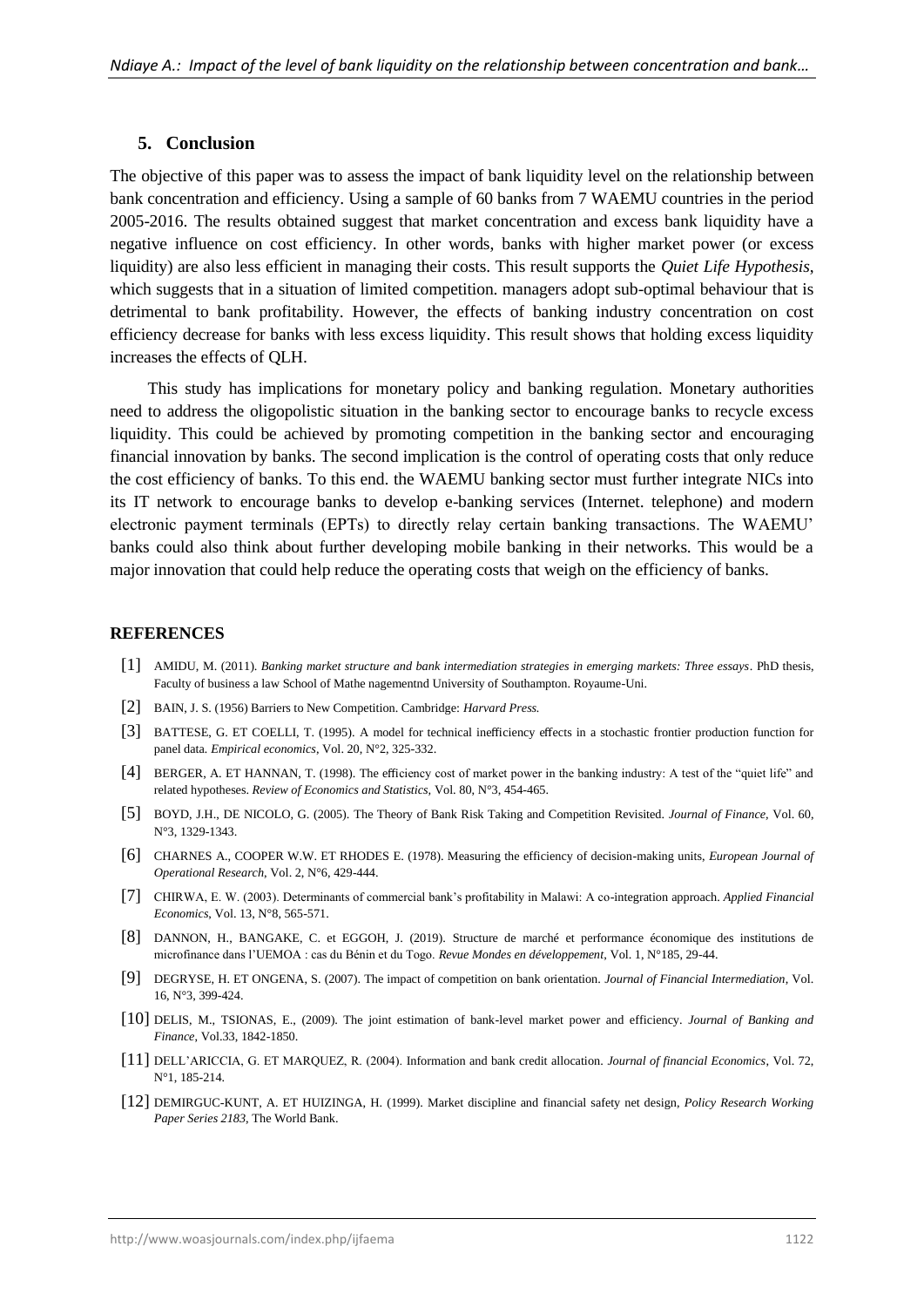- [13] DIETSCH M. ET LOZANO, V. A. (2000) How the environment determines banking efficiency: A comparison between French and Spanish industries, *Journal of Banking and Finance*, Vol. 24, N°6, 985-1004.
- [14] DIETSCH, M. (1992). Quel modèle de concurrence dans l'industrie bancaire ? *Revue Économique*, Vol. 43, N°2, 229-260.
- [15] Eggoh J., Dannon P. H., Ndiaye A. (2021). « Analysis of the Quiet Life Hypothesis Implications in the WAEMU Banking Sector » (Avec J. Eggoh et P. Dannon), African Development Review, Vol. 33, Issue 3, p. 533-545.
- [16] https://doi.org/10.1111/1467-8268.12586
- [17] FLAMINI, V., MCDONALD, C. A. ET SCHUMACHER, L. B. (2009). The Determinants of Commercial Bank Profitability in Sub-Saharan Africa. *IMF Working Papers,* 1-30.
- [18] FRIES S. ET TACI A., (2005). Cost efficiency of banks in transition: Evidence from 289 banks in 15 post-communist countries. *Journal of Banking and Finance* 29, N°1, 55-81.
- [19] FUNGÁČOVÁ, Z., SOLANKO, L., ET WEILL, L. (2014). Does competition influence the bank lending channel in the Euro area? *Journal of Banking and Finance*, Vol. 31, 296-314.
- [20] GILBERT, R. A. (1984). Bank market structure and competition: A survey, *Journal of Money, Credit and Banking,* Vol. 16, N°4, 617-644.
- [21] GILBERT, R. A. ET ZARETSKY, A. M. (2003). Banking antitrust: Are the assumptions still valid? *Federal Reserve Bank of Saint Louis Review*, Vol. 85, N°6, 29-52.
- [22] GODDARD, J., MOLYNEUX, P. ET WILSON, J. (2004). The profitability of European banks: a cross-sectional and dynamic panel analysis. *The Manchester School,* Vol. 72, N°3, 363-381.
- [23] GRIGORIAN ET MANOLE (2002). Determinants of commercial bank performance in transition: an application of data Envelopment analysis*, IMF Working Paper* WP/02/146.
- [24] GUNJI, H. ET YUAN, Y., (2010). Bank profitability and the bank lending channel: evidence from China. *Journal of Asian Economics,* Vol. 21, N°2, 129-144.
- [25] HANNAN, T. H. (1991). Foundations of the structure-conduct-performance paradigm in banking. *Journal of Money. Credit and Banking*, Vol. 23, N°1, 68-84.
- [26] HERMALIN, B. (1992). The effects of competition on executive behavior. *The Rand Journal of Economics,* Vol. 23, N° 3, 350- 365.
- [27] HICKS, J. (1935) Annual survey of economic theory: The theory of monopoly. *Econometrica*, Vol. 3, 1-20.
- [28] JONDROW, J., LOVELL, C.A.K, MATEROV, I.S. ET SCHMIDT, P, (1982). On the estimation of technical inefficiency in the stochastic frontier production function model. *Journal of Econometrics*, North-Holland Publishing Company, Vol. 19, N°1982, 233- 238.
- [29] JOSEPH, A. (2002). La réforme du secteur financier en Afrique, *Document technique du Centre de développement de l'OCDE*, OCDE, Paris.
- [30] KABLAN, S., (2009b). Mesure de la performance des banques dans les pays en voie de développement : le cas de l'UEMOA, *African Development Review*, Vol. 21, N°2, 367-399.
- [31] KABLAN, S. (2009a). Banking efficiency and financial development in sub-Saharan Africa. *The African Finance Journal,* Vol. 21, N°*2,* 1-26.
- [32] KHEMRAJ, T. (2008). Excess liquidity, oligopolistic loan markets and monetary policy in LDCs. *DESA Working Paper* No. 64 ST/ESA/2008/DWP/64 UN/*DESA Working Papers*.
- [33] KIRKPATRICK, C., MURINDE, V. ET TEFULA, M. (2008). The Measurement and Determinants of X-efficiency in Commercial banks in Sub-Saharan Africa, *The European Journal of Finance*, Vol. 14, N°7, 625-39.
- [34] KOETTER, M., KOLARI, J., SPIERDIJK, J., (2012). Enjoying the quiet life under deregulation? Evidence from adjusted Lerner indices for U.S. banks. *Review of Economics and Statistics*, Vol. 94, N°2, 462-480.
- [35] LAPTEACRU, I. ET LAHET, D. (2014) Efficience et pouvoir de marché des banques en Thaïlande suite aux crises financières. *Revue Économique*, vol. 65, N°5, 675-698.
- [36] LAPTEACRU, I. ET NYS, E. (2011). L'impact de la concurrence sur l'efficience des banques : Le cas des PECO. *Revue Économique*, Vol. 62, N°2, 313-330.
- [37] LÉON, F. (2012). Effet de la concurrence sur l'efficience bancaire en Afrique : Le cas de l'UEMOA. *Études et Document de Travail* N° *2012.2*. CERDI.
- [38] MAUDOS, J. ET DE GUEVARA, J. (2007). The cost of market power in banking: Social welfare loss vs. cost inefficiency. *Journal of Banking & Finance,* Vol. 31, N°7, 2103-2125.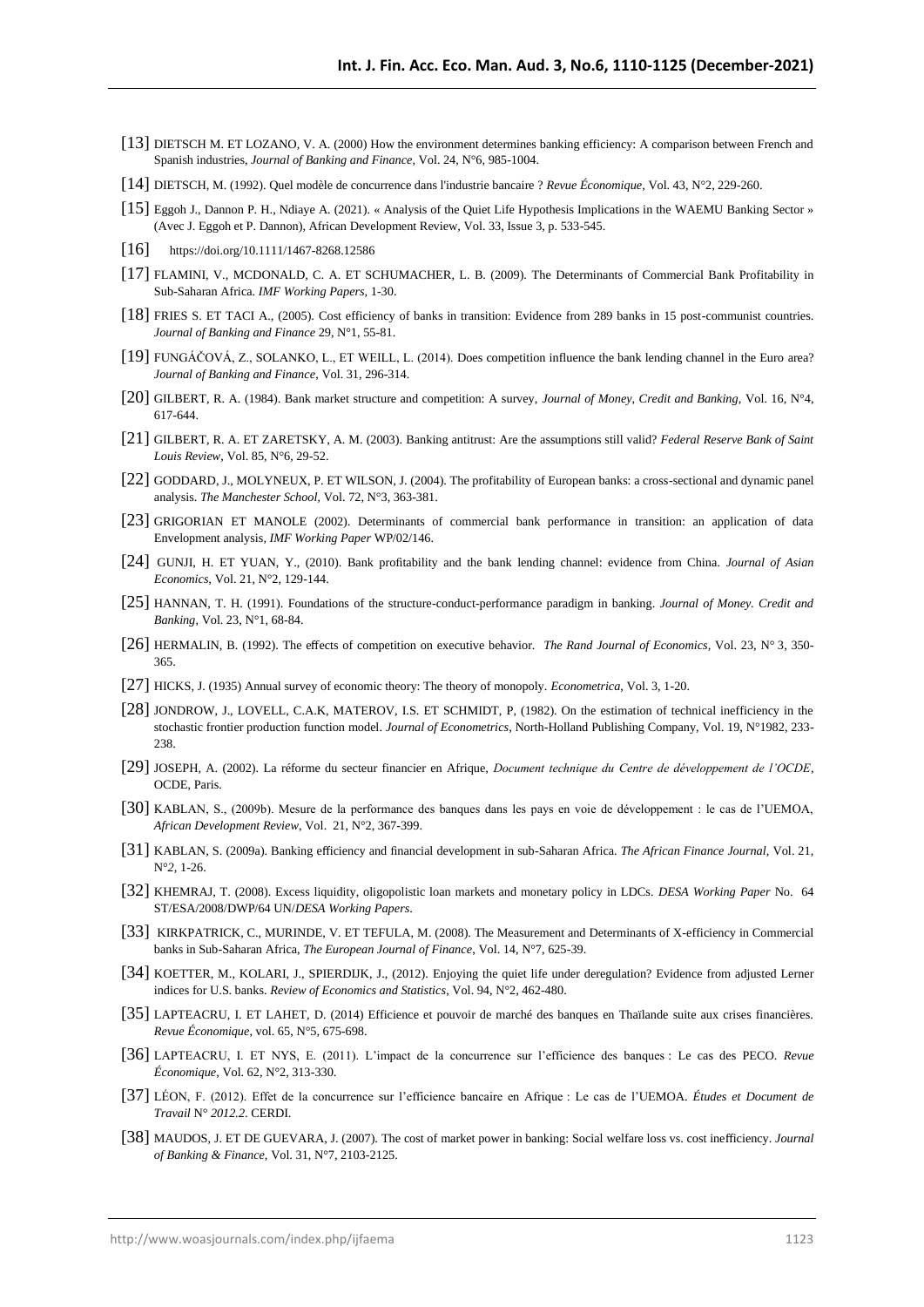- [39] MOLYNEUX, P. ET THORNTON, J. (1992). Determinants of European bank profitability: a note. *Journal of Banking and Finance* Vol. 16, 1173-1178.
- [40] NDIAYE, G. S. (2008). *Institutions financières et développement économique*. Thèse non publiée de Doctorat en sciences économiques, Université d'Auvergne, Clermont-Ferrand 1, CERDI. France.
- [41] NGUYEN, V. H. T. ET BOATENG, A., (2013). The impact of excess reserves beyond precautionary levels on Bank Lending Channels in China. *Journal of International Financial Markets, Institutions and Money*, Vol. 26, N°2013, 358-377.
- [42] NUBUKPO, K (2007b). Politique monétaire et servitude volontaire : la gestion du Franc CFA par la BCEAO. *Politique africaine* N°105, Karthala, Paris, mars 2007.
- [43] OKEAHALAM, C. C. (2002b.). Concentration in the banking sector of the common monetary area of Southern Africa. *In Conference on Development Issues in the New Economy. University of Cape Town, Cape Town.*
- [44] OKEAHALAM, C. (2002a). *Structure and conduct in the commercial banking sector of South Africa*. Trade and Industrial Policy Strategies.
- [45] OKEAHALAM, C. (1998). An analysis of the price-concentration relationship in the Botswana commercial banking industry. *Journal of African Finance and Economic Development,* Vol. 3, 65-84.
- [46] OUÉDRAOGO, S. (2012). Concentration bancaire, profitabilité et développement financier bancaires dans l'UEMOA. *Revue Économique et Monétaire*, BCEAO, N° 12 - Décembre 2012, 45-76
- [47] OUÉDRAOGO, S. (2011). "*Banque et transmission monétaire dans l'UEMOA : effets des bilans bancaires, de la concentration bancaire et de l'excès de liquidité bancaire sur l'efficacité de la politique monétaire de la BCEAO*. Thèse non publiée de doctorat en sciences économiques, CERDI/Université d'Auvergne, 2011.
- [48] PRESBITERO, A. F. ET ZAZZARO, A. (2011). Competition and relationship lending: Friends or foes? *Journal of Financial Intermediation,* Vol. 20, N°3, 387-413.
- [49] RYAN, R., M., O'TOOLE, C., M., MCCANN, F., (2014). Does bank market power affect SME financing constraints? *Journal of Banking and Finance*, Vol. 49, N° 2014, 495-505.
- [50] SELTEN, R. (1986.) Elementary theory of slack-ridden imperfect competition. In New developments in the analysis of market structure. Proceedings of a conference held by the International Economic Association in Ottawa, page 126. *The MIT Press*. Canada.
- [51] TURK ARISS, R. (2010). On the implications of market power in banking: Evidence from developing countries. *Journal of Banking and Finance*, Vol. 34, N°4, 765-775.
- [52] YANG, J. ET SHAO, S. (2016). Impact of bank competition on the bank lending channel of monetary transmission: Evidence from China. *International Review of Economics and Finance*, Vol. 43, 468-481